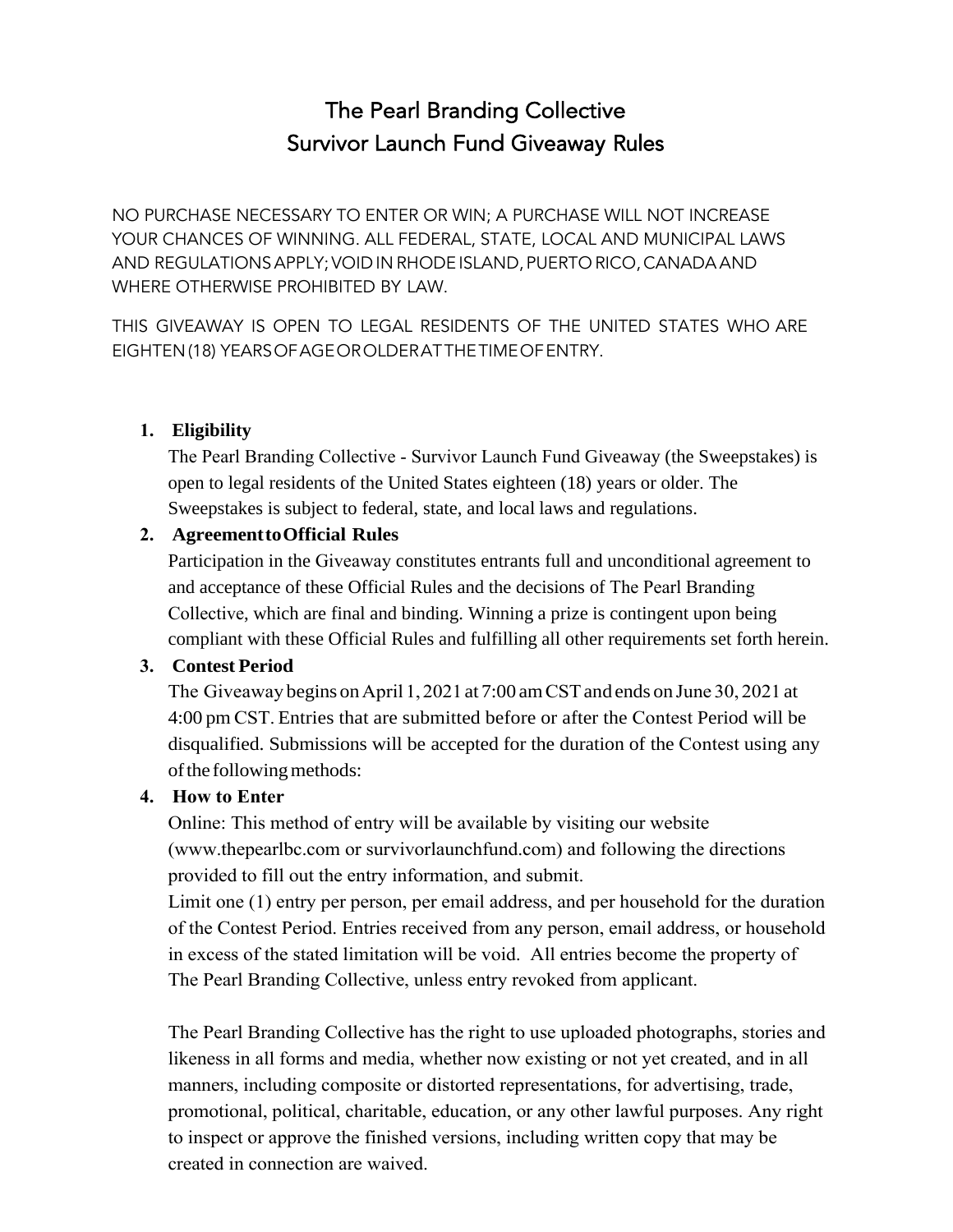# **5. Prize Drawing**

**(a.)** On or around 5:30PM CST on each Thursday during the Contest Period, The Pearl Branding Collective will select a qualifying entrants from among all eligible entries received. The story of that applicant will then be made public on the following Friday with these possible methods -

- Online at www.thepearlbc.com
- Sent via email to The Pearl Branding Collective's contact list
- Posted at instagram.com/thepearlbc
- Posted at facebook.com/thepearlbc

**(b.)** On or around June 30, 2021 at 4:00PM, The Pearl Branding Collective will select the winner from among all qualifying entries received. The odds of being selected depend on the number of entries received. The Pearl Branding Collective will attempt to notify the potential winner via email on or about June 20, 2021. If the potential winner cannot be contacted within five (5) business days after the date of the first attempt to contact him/ her, The Pearl Branding Collective may select an alternate potential winner in his/her place at random from the remaining non-winning eligible entries.

## **6. Winner Notification**

The potential winner will be notified by email. One potential Winner (in his/her state of residence) will be required to complete, electronically sign and submit a Declaration of Compliance within five (5) business days of the date notice or attempted notice is sent, in order to claim his/her prize. If a potential winner cannot be contacted, or fails to submit the Declaration of Compliance within the required time period (if applicable), or prize is returned as undeliverable, potential winner forfeits prize. Potential winner must continue to comply with all terms and conditions of these Official Rules, and winning are contingent upon fulfilling all requirements. In the event that a potential winner is disqualified for any reason, The Pearl Branding Collective will award the applicable prize to an alternate winner from among all remaining qualifying entries.

# **7. Prize**

The Grand Prize ARV Three-Thousand One Hundred Ninety Dollars (\$3,190) Plus Donations Raised during the contest period.

- **a.** A Lavender Pearl Design Package **ARV** Nine-Hundred Fifteen Dollars (\$915) which includes a Standard Logo Set, Branding Guidelines, Business Card Design\*, Basic Website Design\*, Social Profile Graphics, 10 Social Media Templates
- **b.** A Weekly One-on-One Video Coaching for 3 Months **ARV** One Thousand Five Hundred Seventy-Five Dollars(\$1,575)
- **c.** Social Media Promotion **ARV** Seven-Hundred Dollars (\$700), which includes being featured on our website for at least 3 months, A minimum of 1 post on Facebook and 1 on Instagram tagging your accounts
- **d.** Cash Donations Collective during the Contest Period. The Pearl Branding Collective can not guarantee the amount of funds raised during the contest period.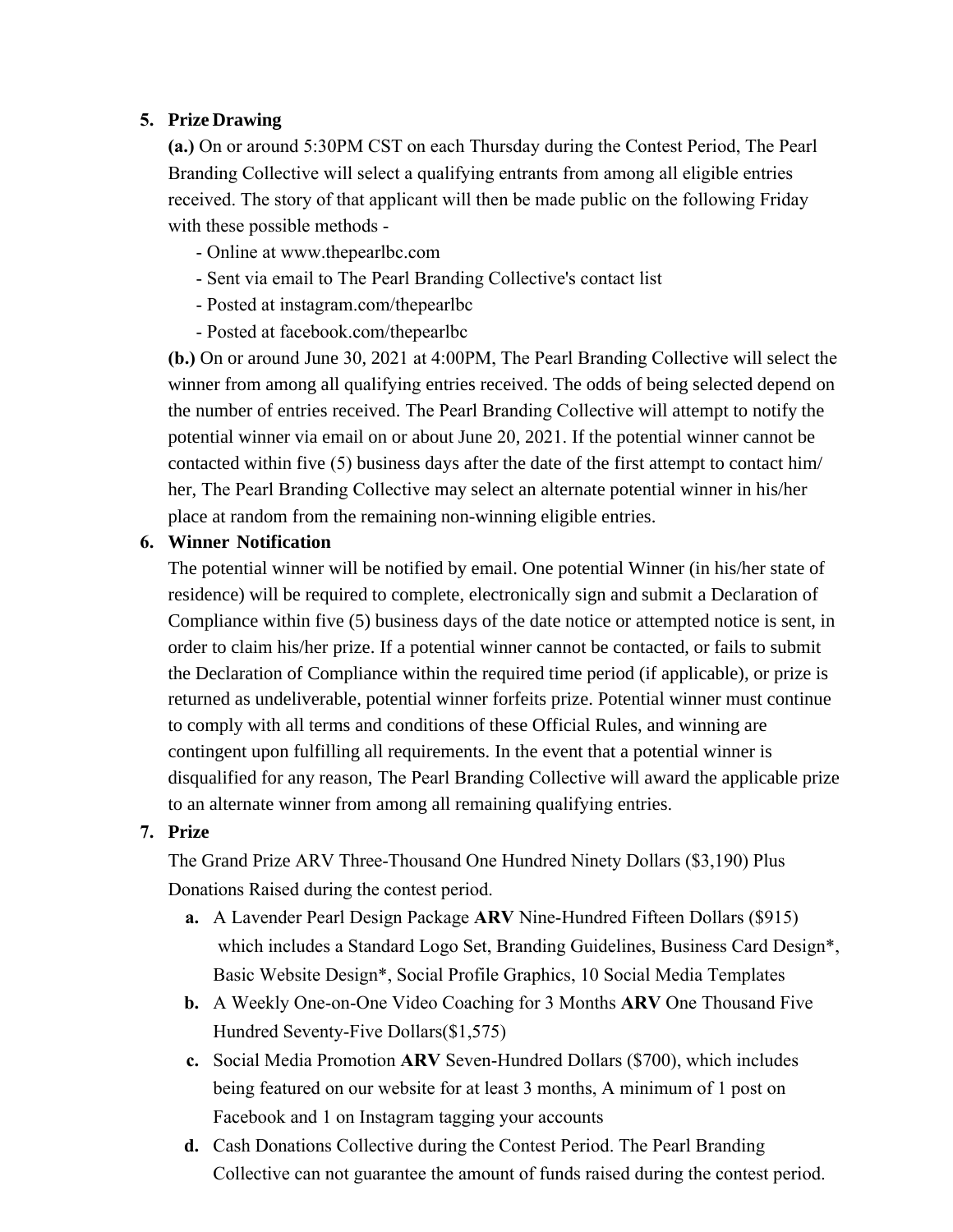#### **9. General Conditions**

In the event that the operation, security, or administration of the Contest is impaired in any way for any reason, including but not limited to fraud, virus, bug, worm unauthorized human intervention or other technical problem, or in the event the Contest is unable to run as planned for any reason, as determined by The Pearl Branding Collective in its sole discretion, then The Pearl Branding Collective may, in its sole discretion, either (a) suspend the Contest to address the impairment and then resume the Contest in a manner that best conforms to the spirit of these Official Rules or (b) terminate the Contest and, in the event of termination, award the prize at random from among the eligible, nonsuspect entries received up to the time of the impairment. The Pearl Branding Collective reserves the right in its sole discretion to disqualify any individual it finds to be tampering with the entry process or the operation of the Contest of to be acting in violation of these Official Rules or in an unsportsmanlike or disruptive manner. Any attempt by any person to damage the website or undermine the legitimate operation of the Contest may be a violation of criminal and civil law, and, should such an attempt be made, then The Pearl Branding Collective reserves the right to seek damages (including attorney's fees) and any other remedies from any such person to the fullest extent permitted by law. Failure by The Pearl Branding Collective to enforce any provision of these Official Rules shall not constitute a waiver of that provision.

#### **10. Release and Limitations of Liability**

By participating in the Contest, entrants agree to release and hold harmless The Pearl Branding Collective, and each of their respective parents, subsidiaries, affiliates, advertising and promotion agencies, other companies associated with the Contest, and each of their respective officers, directors, employees, shareholders, representatives, and agents (the Release Parties) from and against any claim or cause of action arising out of participation in the Contest of receipt or use of the prize (including any travel or activity related thereto), including, but not limited to: (1) any technical errors associated with the Contest, including lost, interrupted or unavailable Internet Service Provider (ISP), network, server, wireless service provider, or other connections, availability or accessibility or miscommunications or failed computer, satellite, telephone, cellular tower or cable transmissions, lines, or technical failure or jumbled, scrambled, delayed, or misdirected transmissions or computer hardware or software malfunctions, failures of difficulties; (b) unauthorized human intervention in the Sweepstakes; (c) mechanical, network, electronic, computer, human, printing or typographical errors; (d) application downloads, (E) any other errors or problems in connection with the Sweepstakes, including, without limitation, errors that may occur in the administration of the Sweepstakes, the announcement of the winner, the